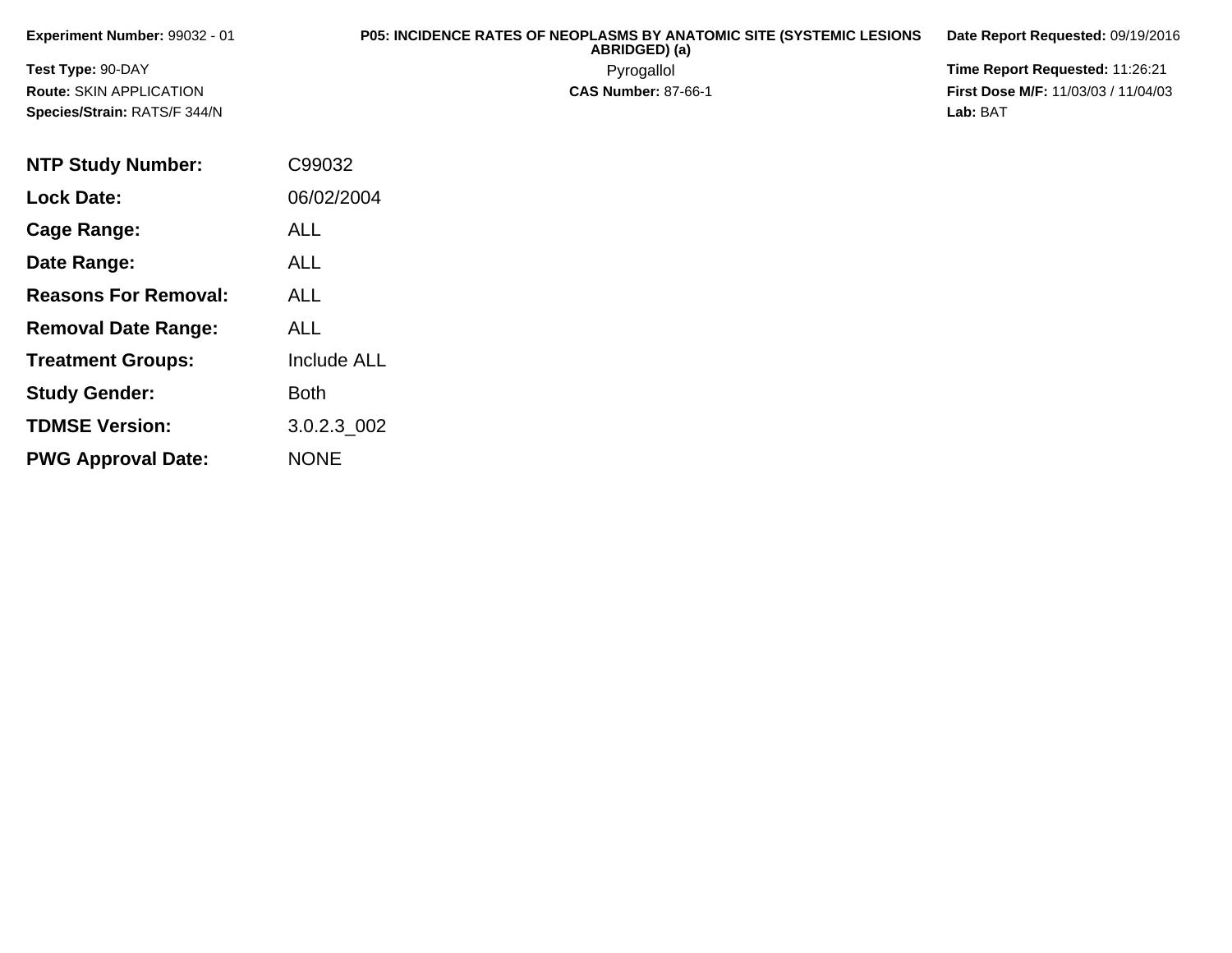| Experiment Number: 99032 - 01                                                |         | P05: INCIDENCE RATES OF NEOPLASMS BY ANATOMIC SITE (SYSTEMIC LESIONS<br>ABRIDGED) (a) | Date Report Requested: 09/19/2016<br>Time Report Requested: 11:26:21 |            |                                     |                  |
|------------------------------------------------------------------------------|---------|---------------------------------------------------------------------------------------|----------------------------------------------------------------------|------------|-------------------------------------|------------------|
| Test Type: 90-DAY                                                            |         | Pyrogallol                                                                            |                                                                      |            |                                     |                  |
| Route: SKIN APPLICATION                                                      |         |                                                                                       | <b>CAS Number: 87-66-1</b>                                           |            | First Dose M/F: 11/03/03 / 11/04/03 |                  |
| Species/Strain: RATS/F 344/N                                                 |         |                                                                                       |                                                                      |            | Lab: BAT                            |                  |
| <b>FISCHER 344 RATS MALE</b>                                                 | 0 MG/KG | 9.5 MG/KG                                                                             | 18.75 MG/KG                                                          | 37.5 MG/KG | <b>75 MG/KG</b>                     | <b>150 MG/KG</b> |
| <b>Disposition Summary</b>                                                   |         |                                                                                       |                                                                      |            |                                     |                  |
| <b>Animals Initially In Study</b><br><b>Early Deaths</b><br><b>Survivors</b> | 10      | 10                                                                                    | 10                                                                   | 10         | 10                                  | 10               |
| <b>Terminal Sacrifice</b>                                                    | 10      | 10                                                                                    | 10                                                                   | 10         | 10                                  | 10               |
| <b>Animals Examined Microscopically</b>                                      | 10      | 10                                                                                    | 10                                                                   | 10         | 10                                  | 10               |
| <b>ALIMENTARY SYSTEM</b>                                                     |         |                                                                                       |                                                                      |            |                                     |                  |
| Esophagus                                                                    | (10)    | (0)                                                                                   | (0)                                                                  | (0)        | (0)                                 | (10)             |
| Intestine Large, Cecum                                                       | (10)    | (0)                                                                                   | (0)                                                                  | (0)        | (0)                                 | (10)             |
| Intestine Large, Colon                                                       | (10)    | (0)                                                                                   | (0)                                                                  | (0)        | (0)                                 | (10)             |
| Intestine Large, Rectum                                                      | (10)    | (0)                                                                                   | (0)                                                                  | (0)        | (0)                                 | (10)             |
| Intestine Small, Duodenum                                                    | (10)    | (0)                                                                                   | (0)                                                                  | (0)        | (0)                                 | (10)             |
| Intestine Small, Ileum                                                       | (10)    | (0)                                                                                   | (0)                                                                  | (0)        | (0)                                 | (10)             |
| Intestine Small, Jejunum                                                     | (10)    | (0)                                                                                   | (0)                                                                  | (0)        | (0)                                 | (10)             |
| Liver                                                                        | (10)    | (0)                                                                                   | (0)                                                                  | (0)        | (0)                                 | (10)             |
| Pancreas                                                                     | (10)    | (0)                                                                                   | (0)                                                                  | (0)        | (0)                                 | (10)             |
| Salivary Glands                                                              | (10)    | (0)                                                                                   | (0)                                                                  | (0)        | (0)                                 | (10)             |
| Stomach, Forestomach                                                         | (10)    | (0)                                                                                   | (0)                                                                  | (0)        | (0)                                 | (10)             |
| Stomach, Glandular                                                           | (10)    | (0)                                                                                   | (0)                                                                  | (0)        | (0)                                 | (10)             |
| <b>CARDIOVASCULAR SYSTEM</b>                                                 |         |                                                                                       |                                                                      |            |                                     |                  |
| <b>Blood Vessel</b>                                                          | (10)    | (0)                                                                                   | (0)                                                                  | (0)        | (0)                                 | (10)             |
| Heart                                                                        | (10)    | (0)                                                                                   | (0)                                                                  | (0)        | (0)                                 | (10)             |
| <b>ENDOCRINE SYSTEM</b>                                                      |         |                                                                                       |                                                                      |            |                                     |                  |
| <b>Adrenal Cortex</b>                                                        | (10)    | (0)                                                                                   | (0)                                                                  | (0)        | (0)                                 | (10)             |
| Adrenal Medulla                                                              | (10)    | (0)                                                                                   | (0)                                                                  | (0)        | (0)                                 | (10)             |
| Islets, Pancreatic                                                           | (10)    | (0)                                                                                   | (0)                                                                  | (0)        | (0)                                 | (10)             |
| Parathyroid Gland                                                            | (10)    | (0)                                                                                   | (0)                                                                  | (0)        | (0)                                 | (9)              |
| <b>Pituitary Gland</b>                                                       | (10)    | (0)                                                                                   | (0)                                                                  | (0)        | (0)                                 | (10)             |
|                                                                              |         |                                                                                       |                                                                      |            |                                     |                  |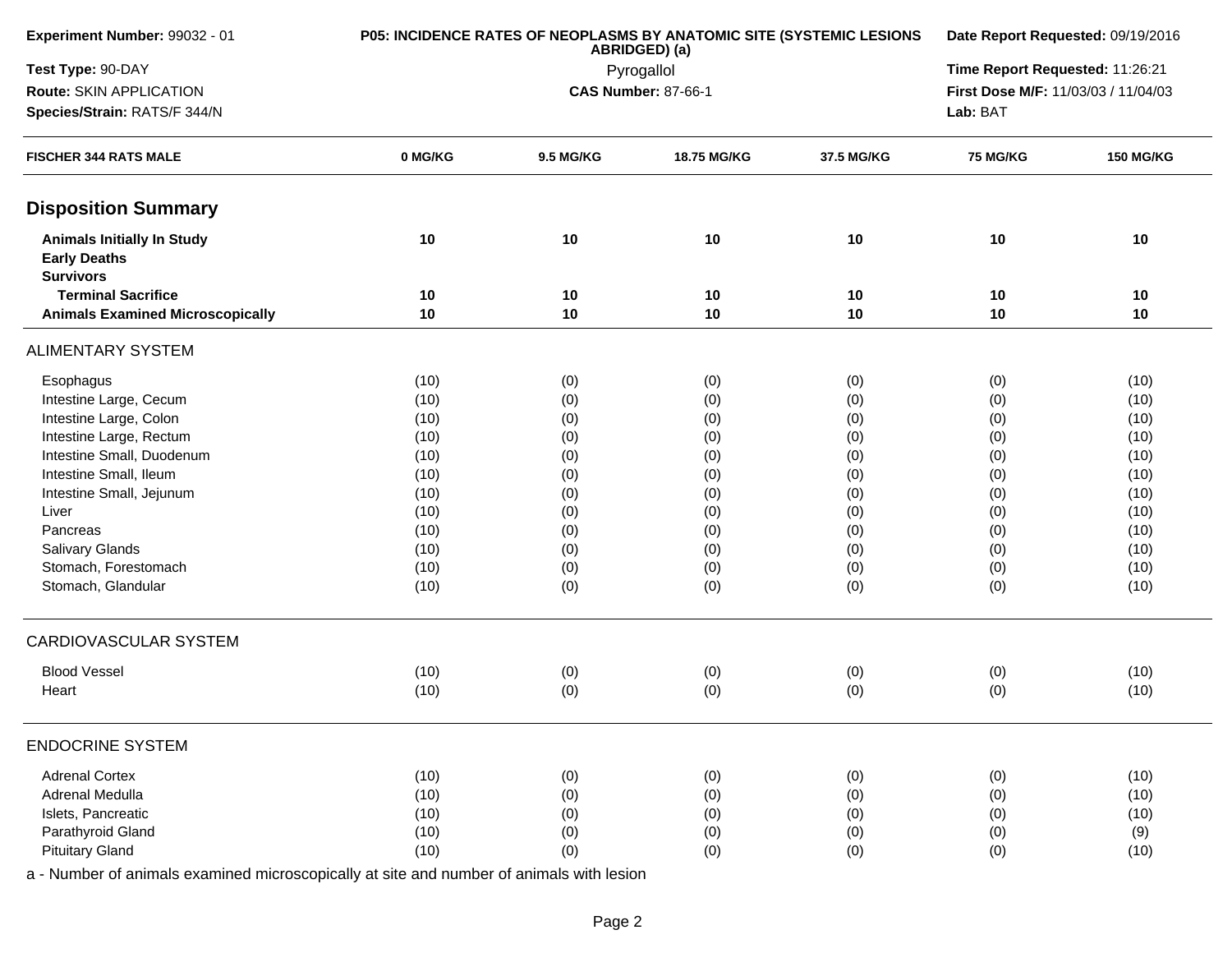| Experiment Number: 99032 - 01 | P05: INCIDENCE RATES OF NEOPLASMS BY ANATOMIC SITE (SYSTEMIC LESIONS | Date Report Requested: 09/19/2016 |                            |            |                                                 |                  |  |
|-------------------------------|----------------------------------------------------------------------|-----------------------------------|----------------------------|------------|-------------------------------------------------|------------------|--|
| Test Type: 90-DAY             |                                                                      |                                   | Pyrogallol                 |            | Time Report Requested: 11:26:21                 |                  |  |
| Route: SKIN APPLICATION       |                                                                      |                                   | <b>CAS Number: 87-66-1</b> |            | First Dose M/F: 11/03/03 / 11/04/03<br>Lab: BAT |                  |  |
| Species/Strain: RATS/F 344/N  |                                                                      |                                   |                            |            |                                                 |                  |  |
| <b>FISCHER 344 RATS MALE</b>  | 0 MG/KG                                                              | 9.5 MG/KG                         | 18.75 MG/KG                | 37.5 MG/KG | 75 MG/KG                                        | <b>150 MG/KG</b> |  |
| <b>Thyroid Gland</b>          | (10)                                                                 | (0)                               | (0)                        | (0)        | (0)                                             | (10)             |  |
| <b>GENERAL BODY SYSTEM</b>    |                                                                      |                                   |                            |            |                                                 |                  |  |
| None                          |                                                                      |                                   |                            |            |                                                 |                  |  |
| <b>GENITAL SYSTEM</b>         |                                                                      |                                   |                            |            |                                                 |                  |  |
| Epididymis                    | (10)                                                                 | (0)                               | (0)                        | (0)        | (0)                                             | (10)             |  |
| <b>Preputial Gland</b>        | (10)                                                                 | (0)                               | (0)                        | (0)        | (0)                                             | (10)             |  |
| Prostate                      | (10)                                                                 | (0)                               | (0)                        | (0)        | (0)                                             | (10)             |  |
| Seminal Vesicle               | (10)                                                                 | (0)                               | (0)                        | (0)        | (0)                                             | (10)             |  |
| <b>Testes</b>                 | (10)                                                                 | (0)                               | (0)                        | (0)        | (0)                                             | (10)             |  |
| <b>HEMATOPOIETIC SYSTEM</b>   |                                                                      |                                   |                            |            |                                                 |                  |  |
| <b>Bone Marrow</b>            | (10)                                                                 | (0)                               | (0)                        | (0)        | (0)                                             | (10)             |  |
| Lymph Node, Mesenteric        | (10)                                                                 | (0)                               | (0)                        | (0)        | (0)                                             | (10)             |  |
| Spleen                        | (10)                                                                 | (0)                               | (0)                        | (0)        | (0)                                             | (10)             |  |
| Thymus                        | (10)                                                                 | (0)                               | (0)                        | (0)        | (0)                                             | (10)             |  |
| <b>INTEGUMENTARY SYSTEM</b>   |                                                                      |                                   |                            |            |                                                 |                  |  |
| <b>Mammary Gland</b>          | (9)                                                                  | (0)                               | (0)                        | (0)        | (0)                                             | (10)             |  |
| Skin                          | (10)                                                                 | (10)                              | (10)                       | (10)       | (10)                                            | (10)             |  |
| MUSCULOSKELETAL SYSTEM        |                                                                      |                                   |                            |            |                                                 |                  |  |
| <b>Bone</b>                   | (10)                                                                 | (0)                               | (0)                        | (0)        | (0)                                             | (10)             |  |
|                               |                                                                      |                                   |                            |            |                                                 |                  |  |

NERVOUS SYSTEM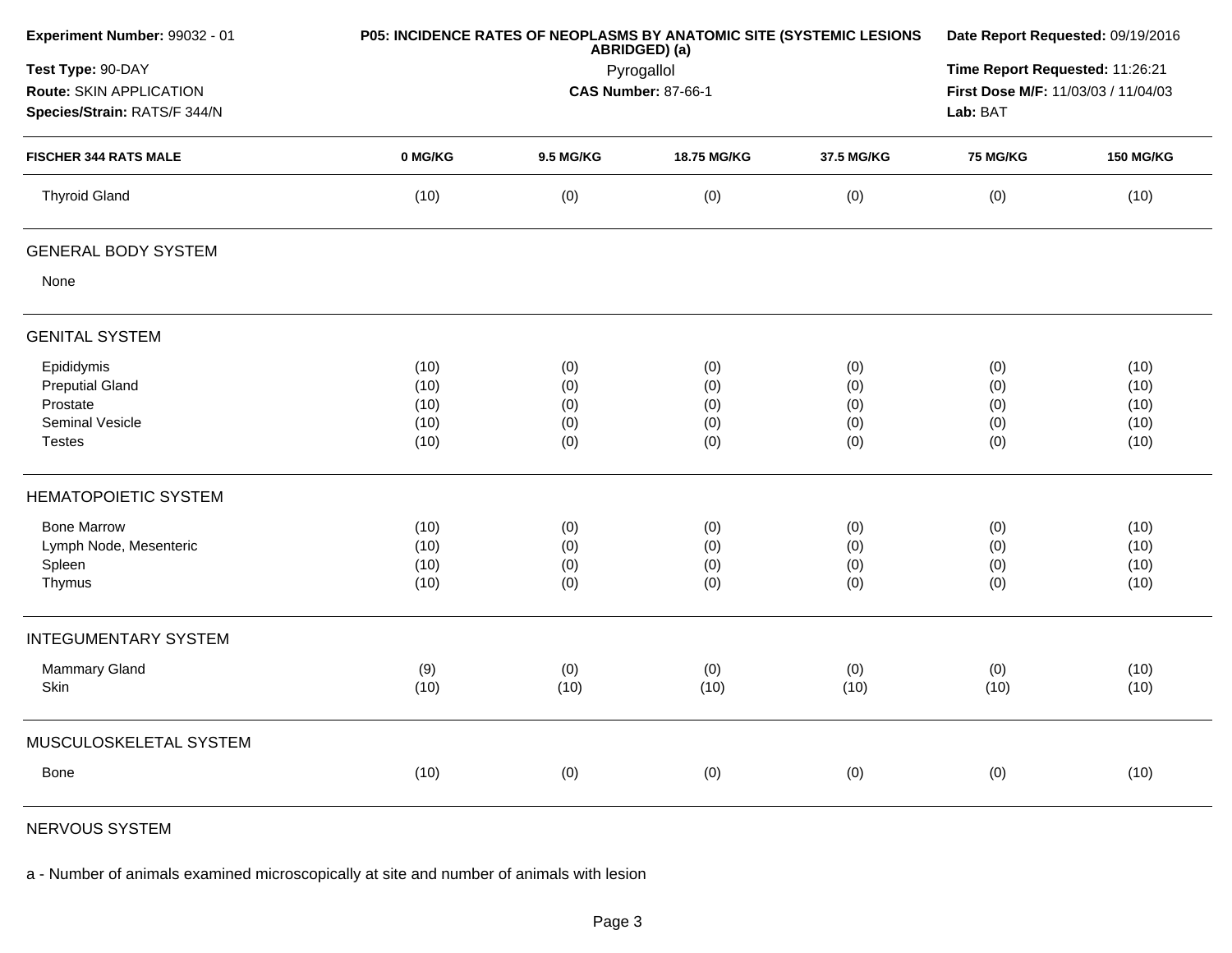| Experiment Number: 99032 - 01 |         | P05: INCIDENCE RATES OF NEOPLASMS BY ANATOMIC SITE (SYSTEMIC LESIONS<br>ABRIDGED) (a)<br>Pyrogallol |                            |            |                                     |                  |
|-------------------------------|---------|-----------------------------------------------------------------------------------------------------|----------------------------|------------|-------------------------------------|------------------|
| Test Type: 90-DAY             |         |                                                                                                     |                            |            |                                     |                  |
| Route: SKIN APPLICATION       |         |                                                                                                     | <b>CAS Number: 87-66-1</b> |            | First Dose M/F: 11/03/03 / 11/04/03 |                  |
| Species/Strain: RATS/F 344/N  |         |                                                                                                     |                            |            | Lab: BAT                            |                  |
| <b>FISCHER 344 RATS MALE</b>  | 0 MG/KG | 9.5 MG/KG                                                                                           | 18.75 MG/KG                | 37.5 MG/KG | <b>75 MG/KG</b>                     | <b>150 MG/KG</b> |
| <b>Brain</b>                  | (10)    | (0)                                                                                                 | (0)                        | (0)        | (0)                                 | (10)             |
| <b>RESPIRATORY SYSTEM</b>     |         |                                                                                                     |                            |            |                                     |                  |
| Lung                          | (10)    | (0)                                                                                                 | (0)                        | (0)        | (0)                                 | (10)             |
| Nose                          | (10)    | (0)                                                                                                 | (0)                        | (0)        | (0)                                 | (10)             |
| Trachea                       | (10)    | (0)                                                                                                 | (0)                        | (0)        | (0)                                 | (10)             |
| SPECIAL SENSES SYSTEM         |         |                                                                                                     |                            |            |                                     |                  |
| Eye                           | (10)    | (0)                                                                                                 | (0)                        | (0)        | (0)                                 | (10)             |
| Harderian Gland               | (10)    | (0)                                                                                                 | (0)                        | (0)        | (0)                                 | (10)             |
| <b>URINARY SYSTEM</b>         |         |                                                                                                     |                            |            |                                     |                  |
| Kidney                        | (10)    | (0)                                                                                                 | (0)                        | (0)        | (0)                                 | (10)             |
| <b>Urinary Bladder</b>        | (10)    | (0)                                                                                                 | (0)                        | (0)        | (0)                                 | (10)             |
|                               |         |                                                                                                     |                            |            |                                     |                  |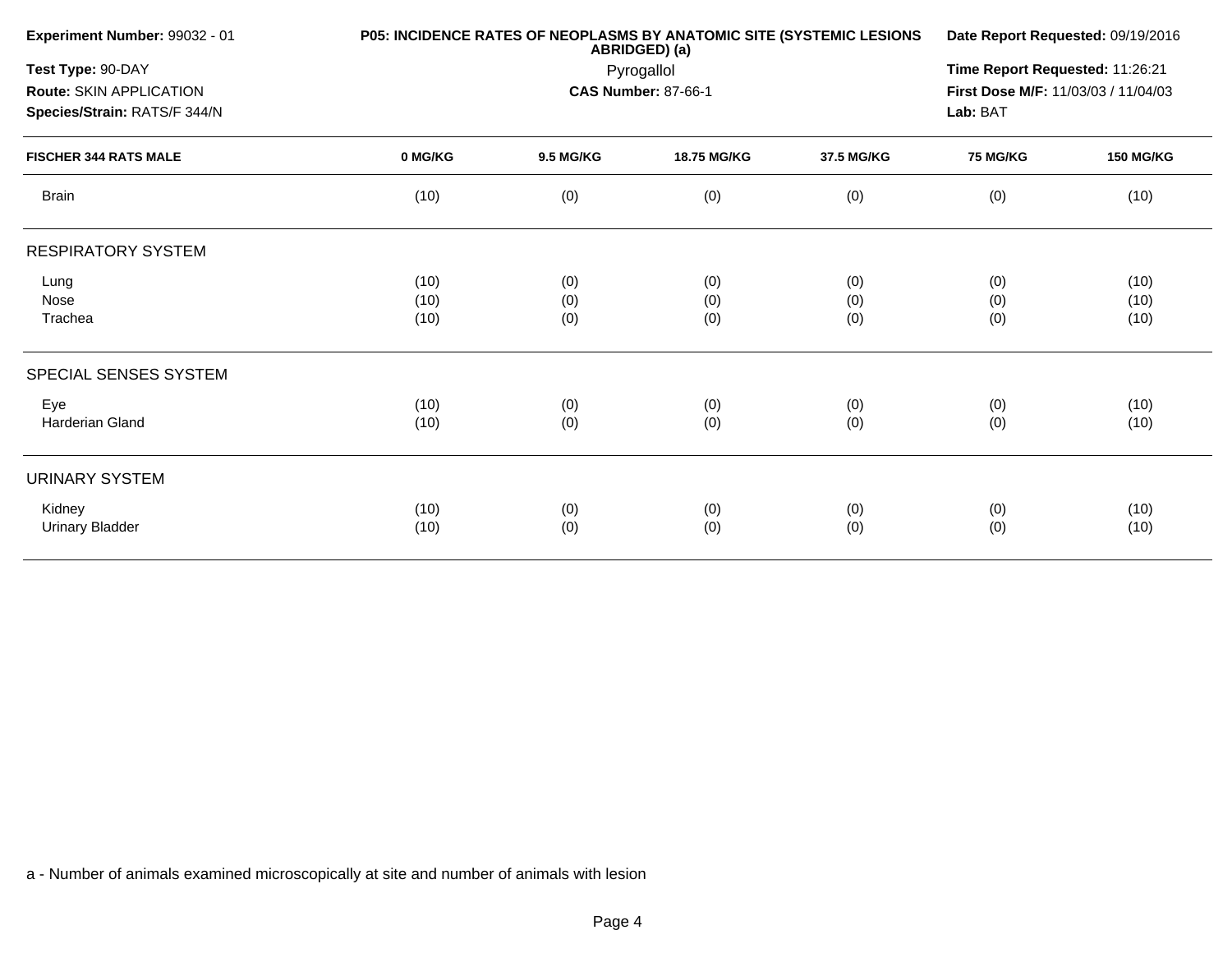| Experiment Number: 99032 - 01                                                       |         | P05: INCIDENCE RATES OF NEOPLASMS BY ANATOMIC SITE (SYSTEMIC LESIONS<br>ABRIDGED) (a) | Date Report Requested: 09/19/2016 |            |                                     |                  |
|-------------------------------------------------------------------------------------|---------|---------------------------------------------------------------------------------------|-----------------------------------|------------|-------------------------------------|------------------|
| Test Type: 90-DAY                                                                   |         | Pyrogallol                                                                            | Time Report Requested: 11:26:21   |            |                                     |                  |
| <b>Route: SKIN APPLICATION</b>                                                      |         |                                                                                       | <b>CAS Number: 87-66-1</b>        |            | First Dose M/F: 11/03/03 / 11/04/03 |                  |
| Species/Strain: RATS/F 344/N                                                        |         |                                                                                       |                                   |            | Lab: BAT                            |                  |
| <b>FISCHER 344 RATS MALE</b>                                                        | 0 MG/KG | <b>9.5 MG/KG</b>                                                                      | <b>18.75 MG/KG</b>                | 37.5 MG/KG | <b>75 MG/KG</b>                     | <b>150 MG/KG</b> |
| <b>Tumor Summary for Males</b>                                                      |         |                                                                                       |                                   |            |                                     |                  |
| <b>Total Animals with Primary Neoplasms (b)</b><br><b>Total Primary Neoplasms</b>   |         |                                                                                       |                                   |            |                                     |                  |
| <b>Total Animals with Benign Neoplasms</b><br><b>Total Benign Neoplasms</b>         |         |                                                                                       |                                   |            |                                     |                  |
| <b>Total Animals with Malignant Neoplasms</b><br><b>Total Malignant Neoplasms</b>   |         |                                                                                       |                                   |            |                                     |                  |
| <b>Total Animals with Metastatic Neoplasms</b><br><b>Total Metastatic Neoplasms</b> |         |                                                                                       |                                   |            |                                     |                  |
| <b>Total Animals with Malignant Neoplasms</b><br><b>Uncertain Primary Site</b>      |         |                                                                                       |                                   |            |                                     |                  |
| <b>Total Animals with Neoplasms Uncertain-</b><br><b>Benign or Malignant</b>        |         |                                                                                       |                                   |            |                                     |                  |
| <b>Total Uncertain Neoplasms</b>                                                    |         |                                                                                       |                                   |            |                                     |                  |

\*\*\* END OF MALE \*\*\*

a - Number of animals examined microscopically at site and number of animals with lesion

b - Primary tumors: all tumors except metastatic tumors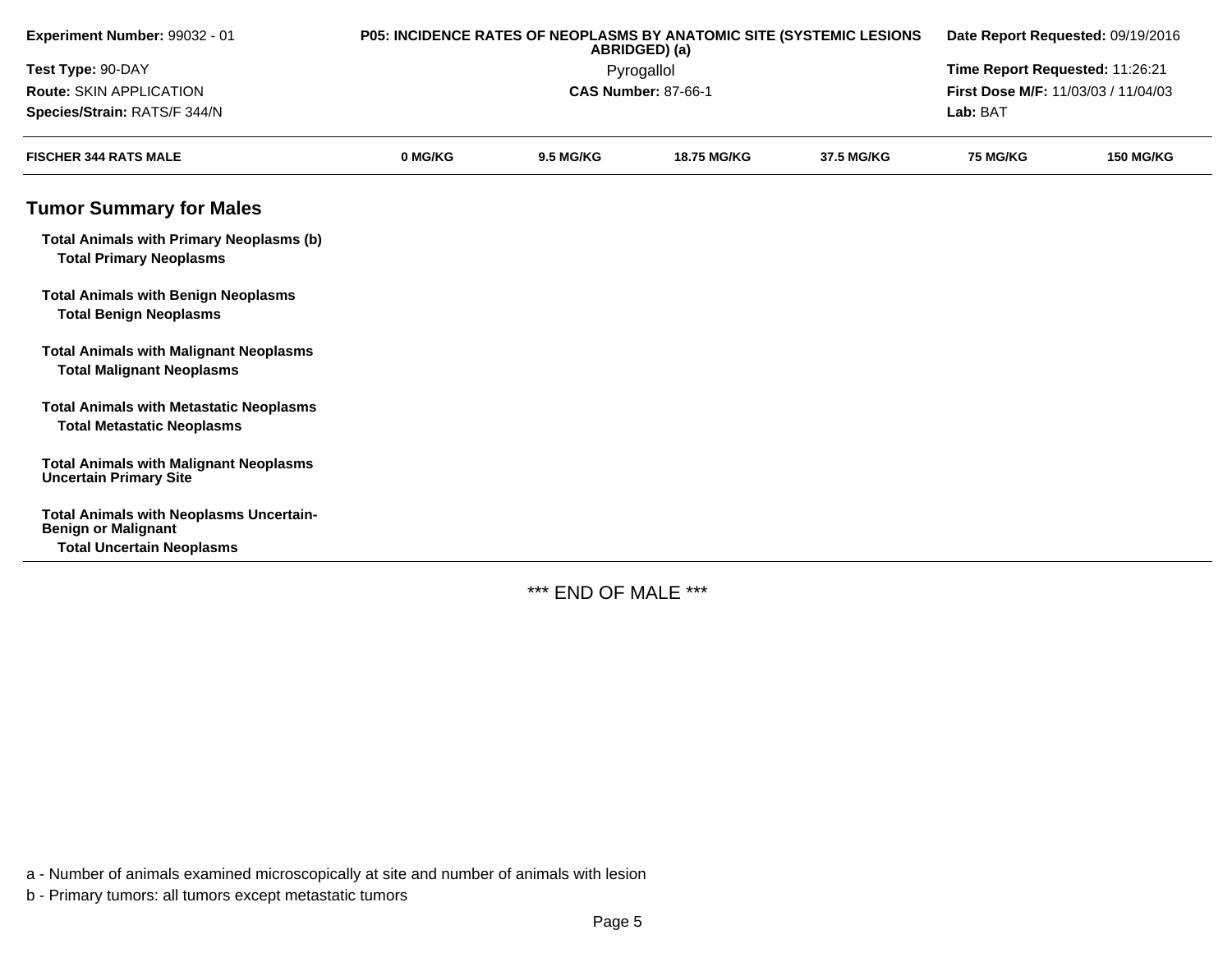| Experiment Number: 99032 - 01                            | P05: INCIDENCE RATES OF NEOPLASMS BY ANATOMIC SITE (SYSTEMIC LESIONS | Date Report Requested: 09/19/2016 |                                 |            |                                     |                  |
|----------------------------------------------------------|----------------------------------------------------------------------|-----------------------------------|---------------------------------|------------|-------------------------------------|------------------|
| Test Type: 90-DAY                                        |                                                                      | ABRIDGED) (a)<br>Pyrogallol       | Time Report Requested: 11:26:21 |            |                                     |                  |
| Route: SKIN APPLICATION                                  |                                                                      |                                   | <b>CAS Number: 87-66-1</b>      |            | First Dose M/F: 11/03/03 / 11/04/03 |                  |
| Species/Strain: RATS/F 344/N                             |                                                                      |                                   |                                 | Lab: BAT   |                                     |                  |
| <b>FISCHER 344 RATS FEMALE</b>                           | 0 MG/KG                                                              | 9.5 MG/KG                         | 18.75 MG/KG                     | 37.5 MG/KG | <b>75 MG/KG</b>                     | <b>150 MG/KG</b> |
| <b>Disposition Summary</b>                               |                                                                      |                                   |                                 |            |                                     |                  |
| <b>Animals Initially In Study</b><br><b>Early Deaths</b> | 10                                                                   | 10                                | 10                              | 10         | 10                                  | 10               |
| <b>Moribund Sacrifice</b><br><b>Survivors</b>            | $\mathbf{1}$                                                         |                                   |                                 |            |                                     |                  |
| <b>Terminal Sacrifice</b>                                | 9                                                                    | 10                                | 10                              | 10         | 10                                  | 10               |
| <b>Animals Examined Microscopically</b>                  | 10                                                                   | 10                                | 10                              | 10         | 10                                  | 10               |
| <b>ALIMENTARY SYSTEM</b>                                 |                                                                      |                                   |                                 |            |                                     |                  |
| Esophagus                                                | (10)                                                                 | (0)                               | (0)                             | (0)        | (0)                                 | (10)             |
| Intestine Large, Cecum                                   | (10)                                                                 | (0)                               | (0)                             | (0)        | (0)                                 | (10)             |
| Intestine Large, Colon                                   | (10)                                                                 | (0)                               | (0)                             | (0)        | (0)                                 | (10)             |
| Intestine Large, Rectum                                  | (10)                                                                 | (0)                               | (0)                             | (0)        | (0)                                 | (10)             |
| Intestine Small, Duodenum                                | (10)                                                                 | (0)                               | (0)                             | (0)        | (0)                                 | (10)             |
| Intestine Small, Ileum                                   | (10)                                                                 | (0)                               | (0)                             | (0)        | (0)                                 | (10)             |
| Intestine Small, Jejunum                                 | (10)                                                                 | (0)                               | (0)                             | (0)        | (0)                                 | (10)             |
| Liver                                                    | (10)                                                                 | (0)                               | (2)                             | (0)        | (2)                                 | (10)             |
| Mesentery                                                | (0)                                                                  | (1)                               | (0)                             | (0)        | (0)                                 | (0)              |
| Pancreas                                                 | (10)                                                                 | (0)                               | (0)                             | (0)        | (0)                                 | (10)             |
| Salivary Glands                                          | (10)                                                                 | (0)                               | (0)                             | (0)        | (0)                                 | (10)             |
| Stomach, Forestomach                                     | (10)                                                                 | (0)                               | (0)                             | (0)        | (0)                                 | (10)             |
| Stomach, Glandular                                       | (10)                                                                 | (0)                               | (0)                             | (0)        | (0)                                 | (10)             |
| CARDIOVASCULAR SYSTEM                                    |                                                                      |                                   |                                 |            |                                     |                  |
| <b>Blood Vessel</b>                                      | (10)                                                                 | (0)                               | (0)                             | (0)        | (0)                                 | (10)             |
| Heart                                                    | (10)                                                                 | (0)                               | (0)                             | (0)        | (0)                                 | (10)             |
| <b>ENDOCRINE SYSTEM</b>                                  |                                                                      |                                   |                                 |            |                                     |                  |
| <b>Adrenal Cortex</b>                                    | (10)                                                                 | (0)                               | (0)                             | (0)        | (0)                                 | (10)             |
| Adrenal Medulla                                          | (10)                                                                 | (0)                               | (0)                             | (0)        | (0)                                 | (10)             |
| Islets, Pancreatic                                       | (10)                                                                 | (0)                               | (0)                             | (0)        | (0)                                 | (10)             |
|                                                          |                                                                      |                                   |                                 |            |                                     |                  |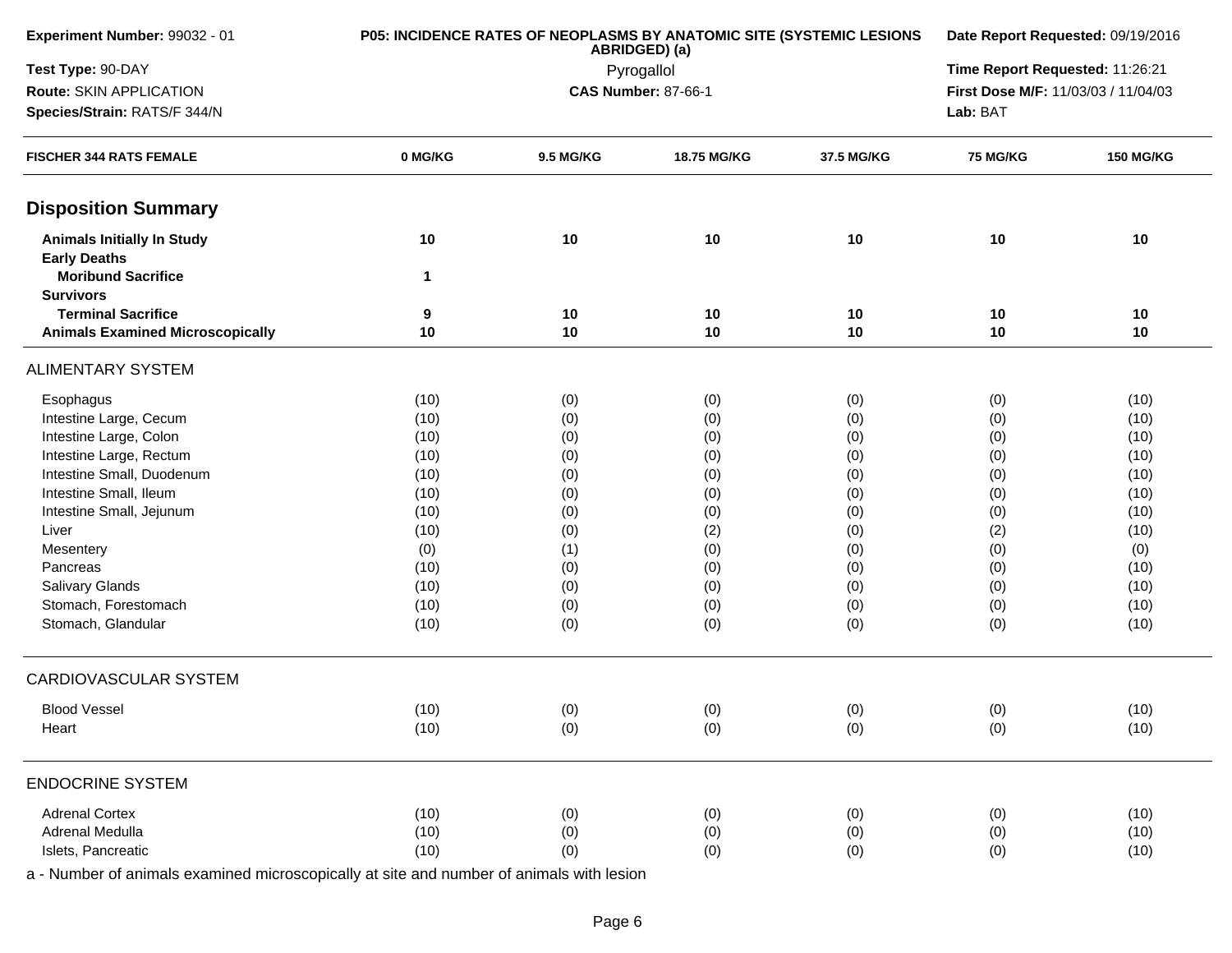| Experiment Number: 99032 - 01                                                | P05: INCIDENCE RATES OF NEOPLASMS BY ANATOMIC SITE (SYSTEMIC LESIONS | Date Report Requested: 09/19/2016                         |                   |                   |                   |                     |
|------------------------------------------------------------------------------|----------------------------------------------------------------------|-----------------------------------------------------------|-------------------|-------------------|-------------------|---------------------|
| Test Type: 90-DAY<br>Route: SKIN APPLICATION<br>Species/Strain: RATS/F 344/N |                                                                      | ABRIDGED) (a)<br>Pyrogallol<br><b>CAS Number: 87-66-1</b> |                   |                   |                   |                     |
| <b>FISCHER 344 RATS FEMALE</b>                                               | 0 MG/KG                                                              | 9.5 MG/KG                                                 | 18.75 MG/KG       | 37.5 MG/KG        | <b>75 MG/KG</b>   | <b>150 MG/KG</b>    |
| Parathyroid Gland<br><b>Pituitary Gland</b><br><b>Thyroid Gland</b>          | (10)<br>(10)<br>(10)                                                 | (0)<br>(0)<br>(0)                                         | (0)<br>(0)<br>(0) | (0)<br>(0)<br>(0) | (0)<br>(0)<br>(0) | (9)<br>(10)<br>(10) |
| <b>GENERAL BODY SYSTEM</b>                                                   |                                                                      |                                                           |                   |                   |                   |                     |
| None                                                                         |                                                                      |                                                           |                   |                   |                   |                     |
| <b>GENITAL SYSTEM</b>                                                        |                                                                      |                                                           |                   |                   |                   |                     |
| <b>Clitoral Gland</b>                                                        | (10)                                                                 | (0)                                                       | (0)               | (0)               | (0)               | (9)                 |
| Ovary<br><b>Uterus</b>                                                       | (10)<br>(10)                                                         | (1)<br>(0)                                                | (0)<br>(0)        | (0)<br>(0)        | (0)<br>(0)        | (10)<br>(10)        |
| <b>HEMATOPOIETIC SYSTEM</b>                                                  |                                                                      |                                                           |                   |                   |                   |                     |
| <b>Bone Marrow</b>                                                           | (10)                                                                 | (0)                                                       | (0)               | (0)               | (0)               | (10)                |
| Lymph Node, Mesenteric                                                       | (10)                                                                 | (0)                                                       | (0)               | (0)               | (0)               | (10)                |
| Spleen<br>Thymus                                                             | (10)<br>(10)                                                         | (0)<br>(0)                                                | (0)<br>(0)        | (0)<br>(0)        | (0)<br>(0)        | (10)<br>(10)        |
| <b>INTEGUMENTARY SYSTEM</b>                                                  |                                                                      |                                                           |                   |                   |                   |                     |
| Mammary Gland<br>Skin                                                        | (10)<br>(10)                                                         | (0)<br>(10)                                               | (0)<br>(10)       | (0)<br>(10)       | (0)<br>(10)       | (10)<br>(10)        |
|                                                                              |                                                                      |                                                           |                   |                   |                   |                     |
| MUSCULOSKELETAL SYSTEM                                                       |                                                                      |                                                           |                   |                   |                   |                     |
| <b>Bone</b>                                                                  | (10)                                                                 | (0)                                                       | (0)               | (0)               | (0)               | (10)                |
|                                                                              |                                                                      |                                                           |                   |                   |                   |                     |

NERVOUS SYSTEM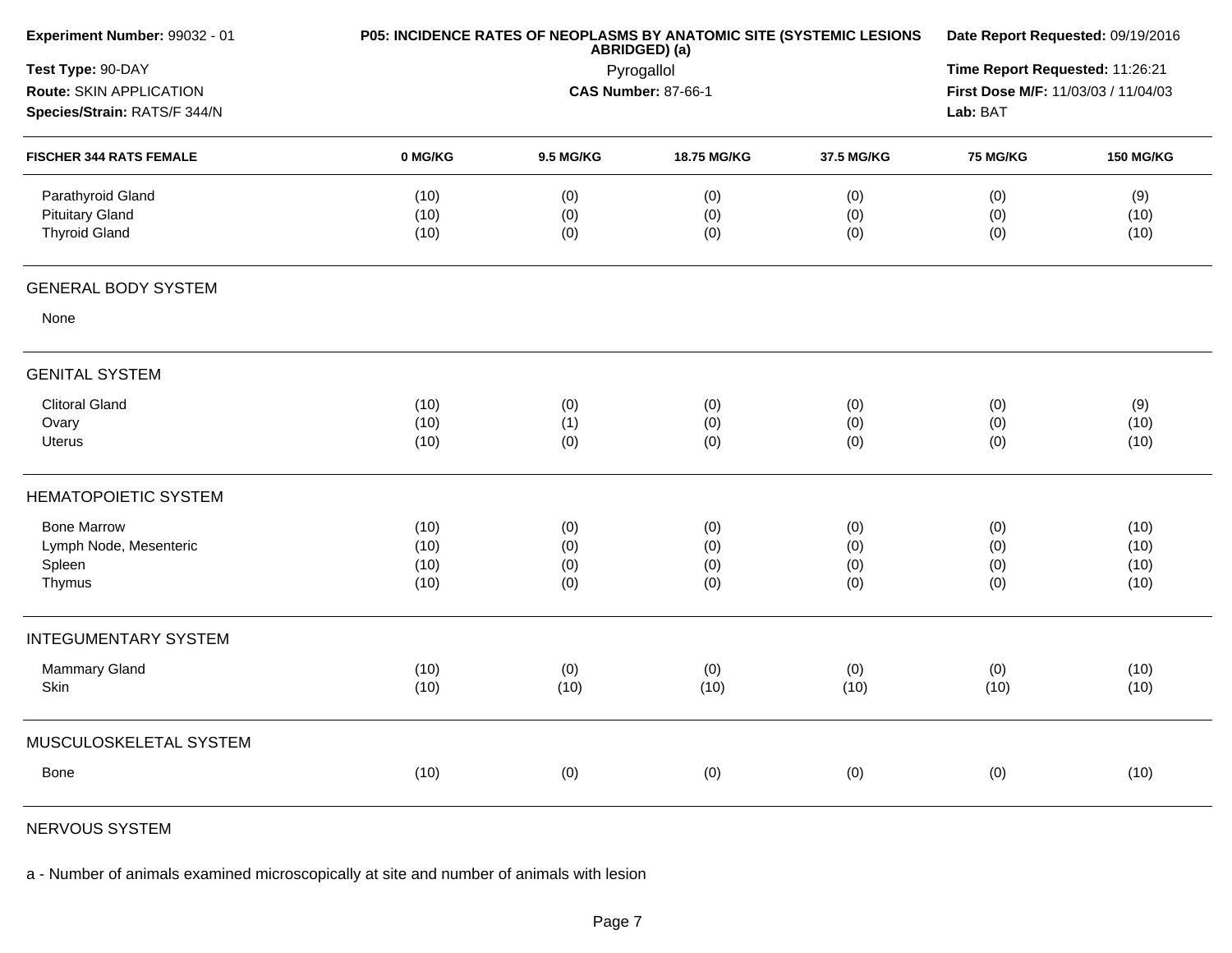| Experiment Number: 99032 - 01  |         | P05: INCIDENCE RATES OF NEOPLASMS BY ANATOMIC SITE (SYSTEMIC LESIONS<br>ABRIDGED) (a)<br>Pyrogallol |                            |            |                                     |                  |
|--------------------------------|---------|-----------------------------------------------------------------------------------------------------|----------------------------|------------|-------------------------------------|------------------|
| Test Type: 90-DAY              |         |                                                                                                     |                            |            |                                     |                  |
| Route: SKIN APPLICATION        |         |                                                                                                     | <b>CAS Number: 87-66-1</b> |            | First Dose M/F: 11/03/03 / 11/04/03 |                  |
| Species/Strain: RATS/F 344/N   |         |                                                                                                     |                            |            | Lab: BAT                            |                  |
| <b>FISCHER 344 RATS FEMALE</b> | 0 MG/KG | 9.5 MG/KG                                                                                           | 18.75 MG/KG                | 37.5 MG/KG | <b>75 MG/KG</b>                     | <b>150 MG/KG</b> |
| <b>Brain</b>                   | (10)    | (0)                                                                                                 | (0)                        | (0)        | (0)                                 | (10)             |
| <b>RESPIRATORY SYSTEM</b>      |         |                                                                                                     |                            |            |                                     |                  |
| Lung                           | (10)    | (0)                                                                                                 | (0)                        | (0)        | (0)                                 | (10)             |
| Nose                           | (10)    | (0)                                                                                                 | (0)                        | (0)        | (0)                                 | (10)             |
| Trachea                        | (10)    | (0)                                                                                                 | (0)                        | (0)        | (0)                                 | (10)             |
| SPECIAL SENSES SYSTEM          |         |                                                                                                     |                            |            |                                     |                  |
| Eye                            | (10)    | (0)                                                                                                 | (0)                        | (0)        | (0)                                 | (10)             |
| Harderian Gland                | (10)    | (0)                                                                                                 | (0)                        | (0)        | (0)                                 | (10)             |
| <b>URINARY SYSTEM</b>          |         |                                                                                                     |                            |            |                                     |                  |
| Kidney                         | (10)    | (0)                                                                                                 | (0)                        | (0)        | (0)                                 | (10)             |
| <b>Urinary Bladder</b>         | (10)    | (0)                                                                                                 | (0)                        | (0)        | (0)                                 | (10)             |
|                                |         |                                                                                                     |                            |            |                                     |                  |